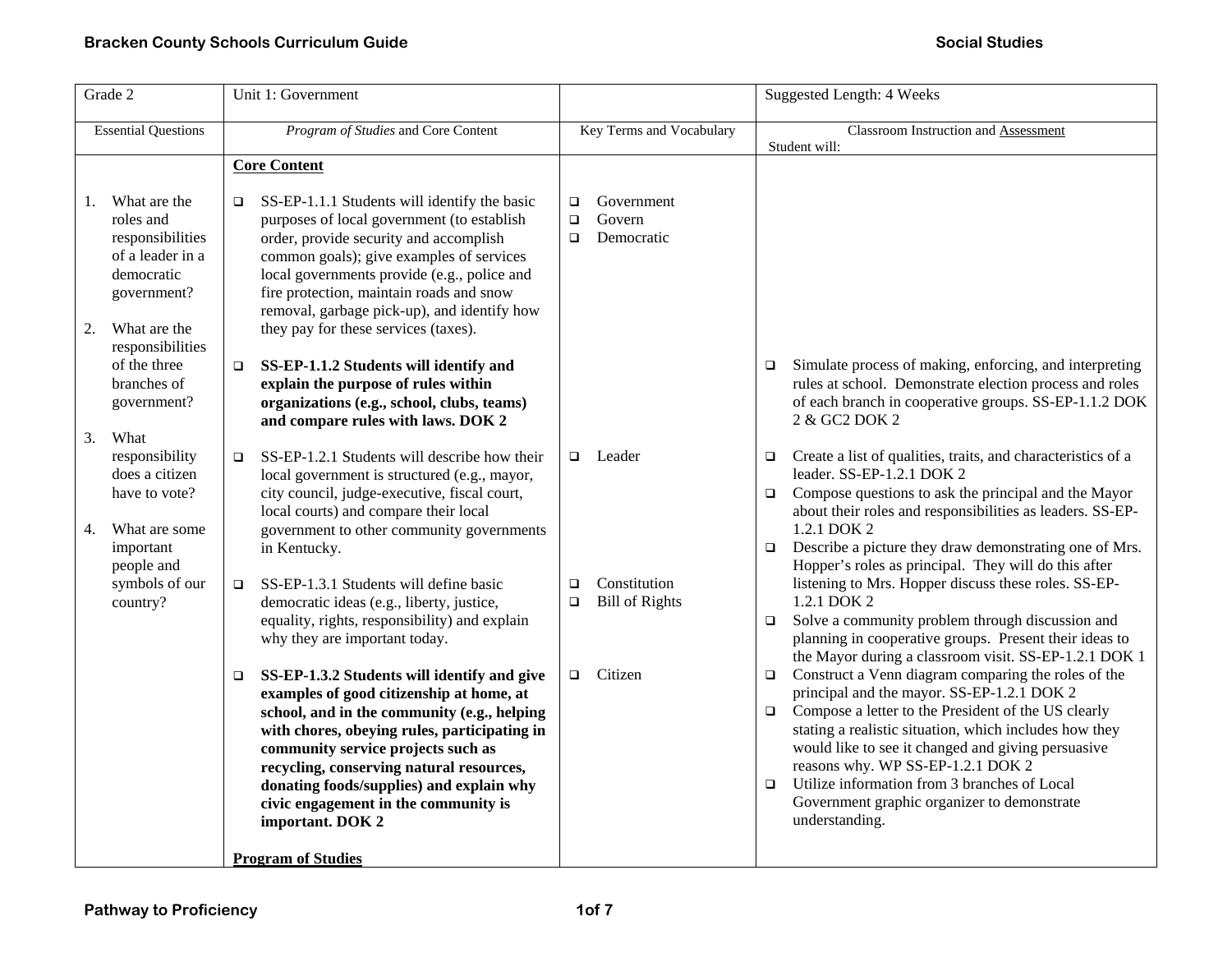## **Bracken County Schools Curriculum Guide**  Social Studies **Social Studies Social Studies Social Studies**

| Grade 2                    | Unit 1: Government                                                                                      |                                                       | Suggested Length: 4 Weeks                                    |
|----------------------------|---------------------------------------------------------------------------------------------------------|-------------------------------------------------------|--------------------------------------------------------------|
| <b>Essential Questions</b> | <i>Program of Studies</i> and Core Content                                                              | Key Terms and Vocabulary                              | <b>Classroom Instruction and Assessment</b><br>Student will: |
|                            | GC2 Understand and begin to apply rights<br>and responsibilities in relation to the<br>community. DOK 2 | 3 branches:<br>Judicial,<br>Legislative,<br>Executive |                                                              |

| Grade 2                                                                                                                                                                                            | Unit 2: Culture, Society, and History                                                                                                                                         |                                                                                                                         | Suggested Length: On-Going                                                                                                                                                                                                                                                                                                                                                                                                                                                                                                                                                                                                                                                                                                                                                                          |
|----------------------------------------------------------------------------------------------------------------------------------------------------------------------------------------------------|-------------------------------------------------------------------------------------------------------------------------------------------------------------------------------|-------------------------------------------------------------------------------------------------------------------------|-----------------------------------------------------------------------------------------------------------------------------------------------------------------------------------------------------------------------------------------------------------------------------------------------------------------------------------------------------------------------------------------------------------------------------------------------------------------------------------------------------------------------------------------------------------------------------------------------------------------------------------------------------------------------------------------------------------------------------------------------------------------------------------------------------|
| <b>Essential Questions</b>                                                                                                                                                                         | Program of Studies and Core Content                                                                                                                                           | Key Terms and Vocabulary                                                                                                | Classroom Instruction and Assessment<br>Student will:                                                                                                                                                                                                                                                                                                                                                                                                                                                                                                                                                                                                                                                                                                                                               |
|                                                                                                                                                                                                    | <b>Core Content</b>                                                                                                                                                           |                                                                                                                         |                                                                                                                                                                                                                                                                                                                                                                                                                                                                                                                                                                                                                                                                                                                                                                                                     |
| How does<br>cultural<br>diversity<br>influence a<br>society?<br>How are human<br>2.<br>needs met<br>through social<br>groups?<br>How and why<br>3.<br>has the way we<br>live changed<br>over time? | SS-EP-2.1.1 Students will describe cultural<br>▫<br>elements (e.g., beliefs, traditions, languages,<br>skills, literature, the arts). DOK 1                                   | Patriotic<br>$\Box$<br>Motto<br>$\Box$<br>Tradition<br>$\Box$<br>Custom<br>□<br><b>Belief</b><br>□<br>Culture<br>$\Box$ | Be able to identify and distinguish specific<br>$\Box$<br>characteristics of various holidays. SS-EP-2.1.1 DOK 1,<br>SS-EP 5.2.1 DOK 2, & CS1 DOK 1<br>Work in cooperative groups to research a specific Native<br>$\Box$<br>American culture. Produce a presentation, which<br>includes a model of their shelter and representations of<br>their language, tools, food, clothing, etc. SS-EP-2.1.1<br>DOK 1, SS-EP-5.2.1 DOK 2, CS1 DOK 1, & CS3 DOK<br>Videos and Filmstrips: Make a wish, Molly, Stories for<br>$\Box$<br>the holidays, A Multicultural Christmas, National<br>Observances, Martin Luther King Day. SS-EP-2.1.1<br>DOK 1, SS-EP-5.2.1 DOK 2, CS1 DOK 1 & CS3 DOK<br>CD Rom: People behind the holidays. SS-EP-2.1.1 DOK<br>$\Box$<br>1, SS-EP-5.2.1 DOK 2, CS1 DOK 1 & CS3 DOK 1 |
|                                                                                                                                                                                                    | SS-EP-2.2.1 Students will identify social<br>$\Box$<br>institutions (government, economy, education,<br>religion, family) and explain how they help<br>the community.         | Institution<br>▫                                                                                                        |                                                                                                                                                                                                                                                                                                                                                                                                                                                                                                                                                                                                                                                                                                                                                                                                     |
|                                                                                                                                                                                                    | SS-EP-2.3.1 Students will describe various<br>□<br>forms of interactions (compromise,<br>cooperation, conflict, competition) that<br>occur between individuals/groups at home | Compromise<br>$\Box$                                                                                                    |                                                                                                                                                                                                                                                                                                                                                                                                                                                                                                                                                                                                                                                                                                                                                                                                     |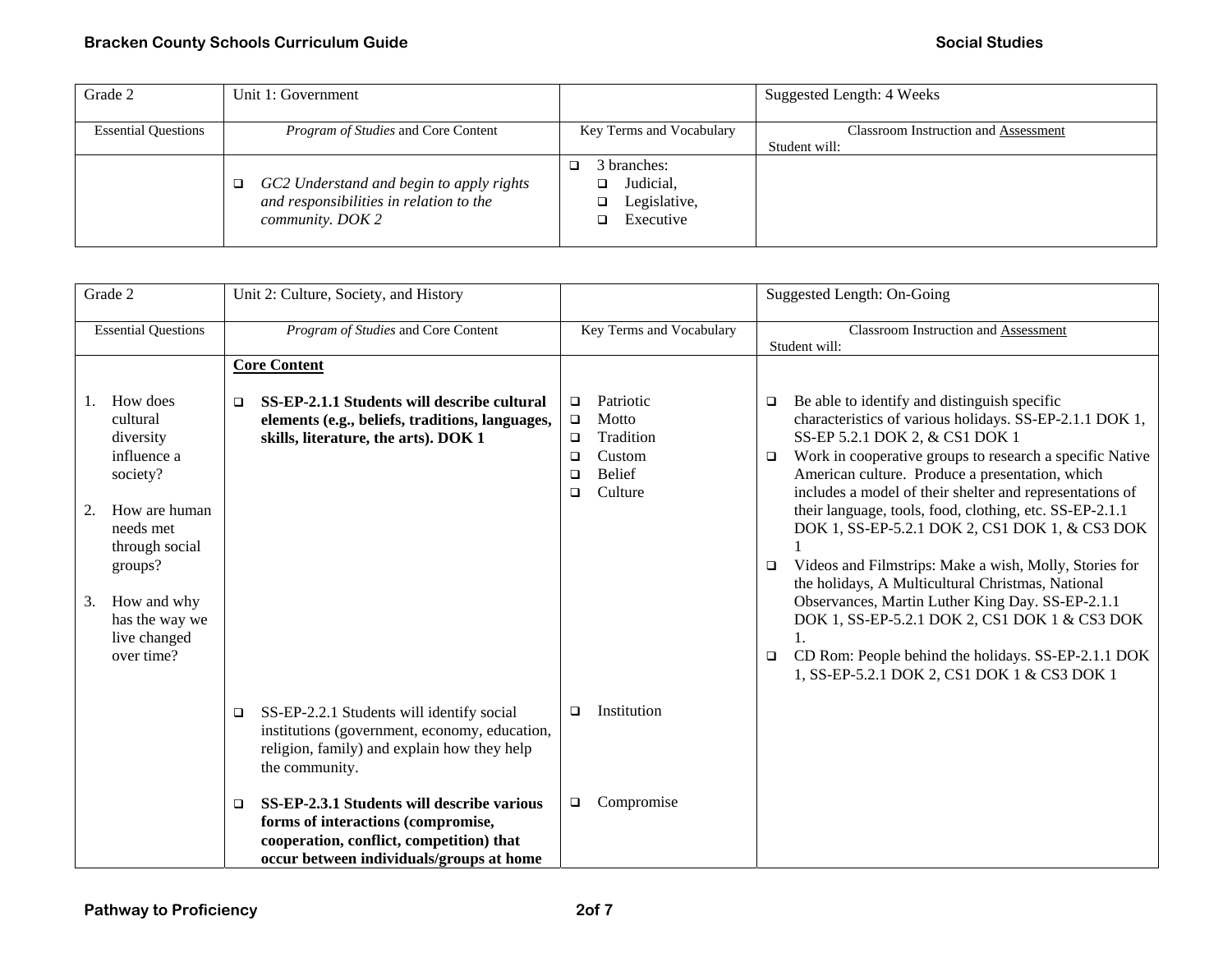| Grade 2                    | Unit 2: Culture, Society, and History                                                                                                                                                                                                                    |                          | Suggested Length: On-Going                                                                                                                                                                                                                                                                                                                                        |
|----------------------------|----------------------------------------------------------------------------------------------------------------------------------------------------------------------------------------------------------------------------------------------------------|--------------------------|-------------------------------------------------------------------------------------------------------------------------------------------------------------------------------------------------------------------------------------------------------------------------------------------------------------------------------------------------------------------|
| <b>Essential Questions</b> | Program of Studies and Core Content                                                                                                                                                                                                                      | Key Terms and Vocabulary | Classroom Instruction and Assessment<br>Student will:                                                                                                                                                                                                                                                                                                             |
|                            | and at school. DOK 2<br>SS-EP-2.3.2 Students will identify appropriate<br>$\Box$<br>conflict resolution strategies (e.g.,                                                                                                                                |                          | □ Literature Link: Who Came Down That Road?<br>Develop a class book retelling the story of the history of<br>$\Box$<br>a road through pictures. SS-EP-5.2.3 DOK 2 & CS4<br>DOK <sub>1</sub>                                                                                                                                                                       |
|                            | compromise, cooperation, communication).                                                                                                                                                                                                                 |                          | Literature Links: What Kind of family do you have?<br>$\Box$<br>How my family lives in America, Indians of the                                                                                                                                                                                                                                                    |
|                            | SS-EP-5.2.1 Students will identify<br>$\Box$<br>significant patriotic and historical songs,<br>symbols, monuments/landmarks (e.g., The<br><b>Star-Spangled Banner, the Underground</b><br>Railroad, Statue of Liberty) and patriotic                     |                          | Northwest, Indians of the Great Plains, Indians of the<br>Southwest, Indians of the Northeast, Happy Birthday to<br>you!, Visiting a Village, Celebration: the story of<br>American holidays, Kentucky in words and pictures,                                                                                                                                     |
|                            | holidays (e.g., Veteran's Day, Martin<br>Luther King's birthday, Fourth of July)<br>and explain their historical significance.<br>DOK <sub>2</sub>                                                                                                       |                          | Create a display of construction paper balloons listing<br>$\Box$<br>our birthday traditions. SS-EP-2.1.1 DOK 1, SS-EP-<br>5.2.1 DOK 2, CS1 DOK 1, & CS3 DOK 1<br>Create a comparison chart of changes over time in areas<br>$\Box$<br>of: communication, inventions, homes, transportation,                                                                      |
|                            | SS-EP-5.2.2 Students will identify and<br>□<br>compare the early cultures of diverse<br>groups of Native Americans (e.g.,<br>Northwest, Southwest, Plains, Eastern<br>Woodlands) and explain why they settled in<br>what is now the United States. DOK 2 |                          | recreation, traditions, and education. SS-EP-5.2.4 DOK<br>2 & H1 DOK 1<br>Organize a timeline showing important holidays and<br>$\Box$<br>events. These will be recorded at the corresponding<br>time of the year. SS-EP-5.2.4 DOK 2 & H1 DOK 1<br>Christopher Columbus, What people wore during the<br>$\Box$<br>westward expansion. SS-EP-5.2.3 DOK 2 & CS4 DOK |
|                            | SS-EP-5.2.3 Students will describe change<br>□<br>over time in communication, technology,<br>transportation and education in the<br>community.                                                                                                           |                          | $\mathbf{1}$                                                                                                                                                                                                                                                                                                                                                      |
|                            | <b>Program of Studies</b>                                                                                                                                                                                                                                |                          |                                                                                                                                                                                                                                                                                                                                                                   |
|                            | CS1 Recognize language, music, art, dress,<br>□<br>food, literature, and folktales as elements of<br>culture. DOK 1                                                                                                                                      |                          |                                                                                                                                                                                                                                                                                                                                                                   |
|                            | CS4 Understand how human needs are met<br>$\Box$<br>through social groups and institutions.<br>CS3 Recognize the roles individuals have in                                                                                                               |                          |                                                                                                                                                                                                                                                                                                                                                                   |
|                            | various groups .DOK 1<br>H1 Distinguish among past, present, and<br>□<br>future and describe change over time. DOK 1                                                                                                                                     |                          |                                                                                                                                                                                                                                                                                                                                                                   |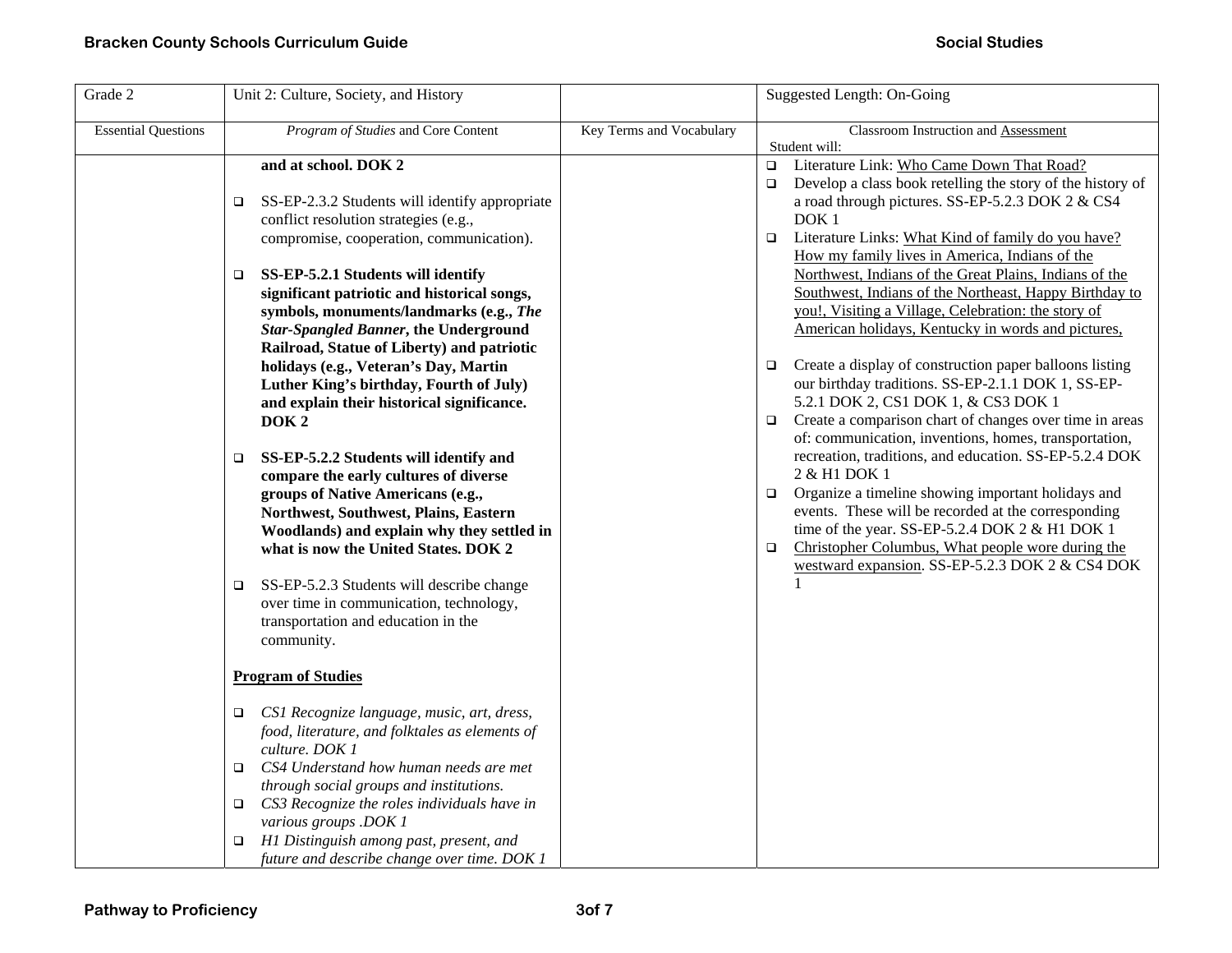| Grade 2                                                                                                                                                                                   | Unit 3: Economics                                                                                                                                                                                                                                                                                                                                                                                                                                                                                                                                         |                                                                                                                                                                                                                                                                                   | Suggested Length: 3-4 weeks                                                                                                                                                                                                                                                                                                                                                                                                                                                                                                                                                                                                                                                                                                                                                                                                                                                                                                                                                                                                                                                                                                                                                                                                                                                                                                                                                                                                                                                                                                                                                                                         |
|-------------------------------------------------------------------------------------------------------------------------------------------------------------------------------------------|-----------------------------------------------------------------------------------------------------------------------------------------------------------------------------------------------------------------------------------------------------------------------------------------------------------------------------------------------------------------------------------------------------------------------------------------------------------------------------------------------------------------------------------------------------------|-----------------------------------------------------------------------------------------------------------------------------------------------------------------------------------------------------------------------------------------------------------------------------------|---------------------------------------------------------------------------------------------------------------------------------------------------------------------------------------------------------------------------------------------------------------------------------------------------------------------------------------------------------------------------------------------------------------------------------------------------------------------------------------------------------------------------------------------------------------------------------------------------------------------------------------------------------------------------------------------------------------------------------------------------------------------------------------------------------------------------------------------------------------------------------------------------------------------------------------------------------------------------------------------------------------------------------------------------------------------------------------------------------------------------------------------------------------------------------------------------------------------------------------------------------------------------------------------------------------------------------------------------------------------------------------------------------------------------------------------------------------------------------------------------------------------------------------------------------------------------------------------------------------------|
| <b>Essential Questions</b>                                                                                                                                                                | Program of Studies and Core Content                                                                                                                                                                                                                                                                                                                                                                                                                                                                                                                       | Key Terms and Vocabulary                                                                                                                                                                                                                                                          | Classroom Instruction and Assessment<br>Student will:                                                                                                                                                                                                                                                                                                                                                                                                                                                                                                                                                                                                                                                                                                                                                                                                                                                                                                                                                                                                                                                                                                                                                                                                                                                                                                                                                                                                                                                                                                                                                               |
|                                                                                                                                                                                           | <b>Core Content</b>                                                                                                                                                                                                                                                                                                                                                                                                                                                                                                                                       |                                                                                                                                                                                                                                                                                   |                                                                                                                                                                                                                                                                                                                                                                                                                                                                                                                                                                                                                                                                                                                                                                                                                                                                                                                                                                                                                                                                                                                                                                                                                                                                                                                                                                                                                                                                                                                                                                                                                     |
| How do we<br>1.<br>satisfy wants<br>and needs?<br>How do we<br>2.<br>make choices<br>about what we<br>want and need?<br>How do we<br>3.<br>produce and sell<br>goods to make a<br>profit? | SS-EP-3.1.1 Students will describe basic<br>$\Box$<br>economic terms related to scarcity (e.g.,<br>opportunity cost, wants and needs, limited<br>productive resources-natural, human,<br>capital) and explain that scarcity requires<br>people to make economic choices and incur<br>opportunity costs. DOK 2<br>SS-EP-3.2.1 Students will identify and give<br>$\Box$<br>examples of economic institutions (banks)<br>and explain how they help people deal with<br>the problem of scarcity (e.g., loan money,<br>save money) in today's market economy. | Consumer<br>$\Box$<br>Scarcity<br>$\Box$<br>Goods<br>$\Box$<br>Supply<br>$\Box$<br>Demand<br>$\Box$<br>Available<br>$\Box$<br>Economics<br>$\Box$<br>Profit<br>$\Box$<br>Free Enterprise<br>$\Box$<br>Revenue<br>$\Box$<br>System<br>$\Box$<br>Wants<br>$\Box$<br>Needs<br>$\Box$ | Literature Link- If You Give A Mouse A Cookie SS-<br>$\Box$<br>EP-3.1.1 DOK 1, SS-EP-3.3.1 DOK 1, SS-EP-3.4.2<br>DOK 1, & E2 DOK 1<br>Create a class book of goods and services following the<br>$\Box$<br>same repetitive story pattern. SS-EP-3.1.1 DOK 1, SS-<br>EP-3.3.1 DOK 1, SS-EP-3.4.2 DOK 1, & E2 DOK 1<br>Literature Link-Amelia Bedelia Goes Camping, Just Me<br>$\Box$<br>and My Dad SS-EP-3.1.1 DOK 1, SS-EP-3.3.1 DOK 1,<br>SS-EP-3.4.2 DOK 1, & E2 DOK 1<br>Design a mobile of needs and wants or goods and<br>$\Box$<br>services. SS-EP-3.1.1 DOK 1, SS-EP-3.3.1 DOK 1, SS-<br>EP-3.4.2 DOK 1, & E2 DOK 1<br>Brainstorm list of ways to persuade parents to buy them<br>$\Box$<br>a pair of jeans. Compose a persuasive letter. (WP)SS-<br>EP-3.2.1 DOK 1 & E1 DOK 1<br>Take part in an experiment to identify choices societies<br>$\Box$<br>make as a result of scarcity of resources. SS-EP-3.2.1<br>DOK 1 & E1 DOK 1<br>Literature Link- A Chair For My Mother. SS-EP-3.2.1<br>$\Box$<br>DOK 1 & E1 DOK 1<br>Design and produce a piggy bank from materials found<br>$\Box$<br>at home. SS-EP-3.2.1 DOK 1 & E1 DOK 1<br>Develop questions to ask employees during a tour of the<br>$\Box$<br>bank. SS-EP-3.2.1 DOK 1 & E1 DOK 1<br>Identify route money takes from consumer to banks, etc.<br>$\Box$<br>SS-EP-3.2.1 DOK 1 & E1 DOK 1<br>Construct a booklet to reinforce economic terms-<br>$\Box$<br>consumer, wants, needs, goods, services, and income.<br>SS-EP-3.2.1 DOK 1 & E1 DOK 1<br>Generate a list of wants and needs for a camping trip.<br>$\Box$<br>SS-EP-3.2.1 DOK 1 & E1 DOK 1 |
|                                                                                                                                                                                           | SS-EP-3.3.1 Students will define basic<br>$\Box$<br>economic terms related to markets (e.g.,<br>market economy, markets, wants and                                                                                                                                                                                                                                                                                                                                                                                                                        | Consumption<br>□<br>Distribution<br>$\Box$<br>Production<br>$\Box$                                                                                                                                                                                                                |                                                                                                                                                                                                                                                                                                                                                                                                                                                                                                                                                                                                                                                                                                                                                                                                                                                                                                                                                                                                                                                                                                                                                                                                                                                                                                                                                                                                                                                                                                                                                                                                                     |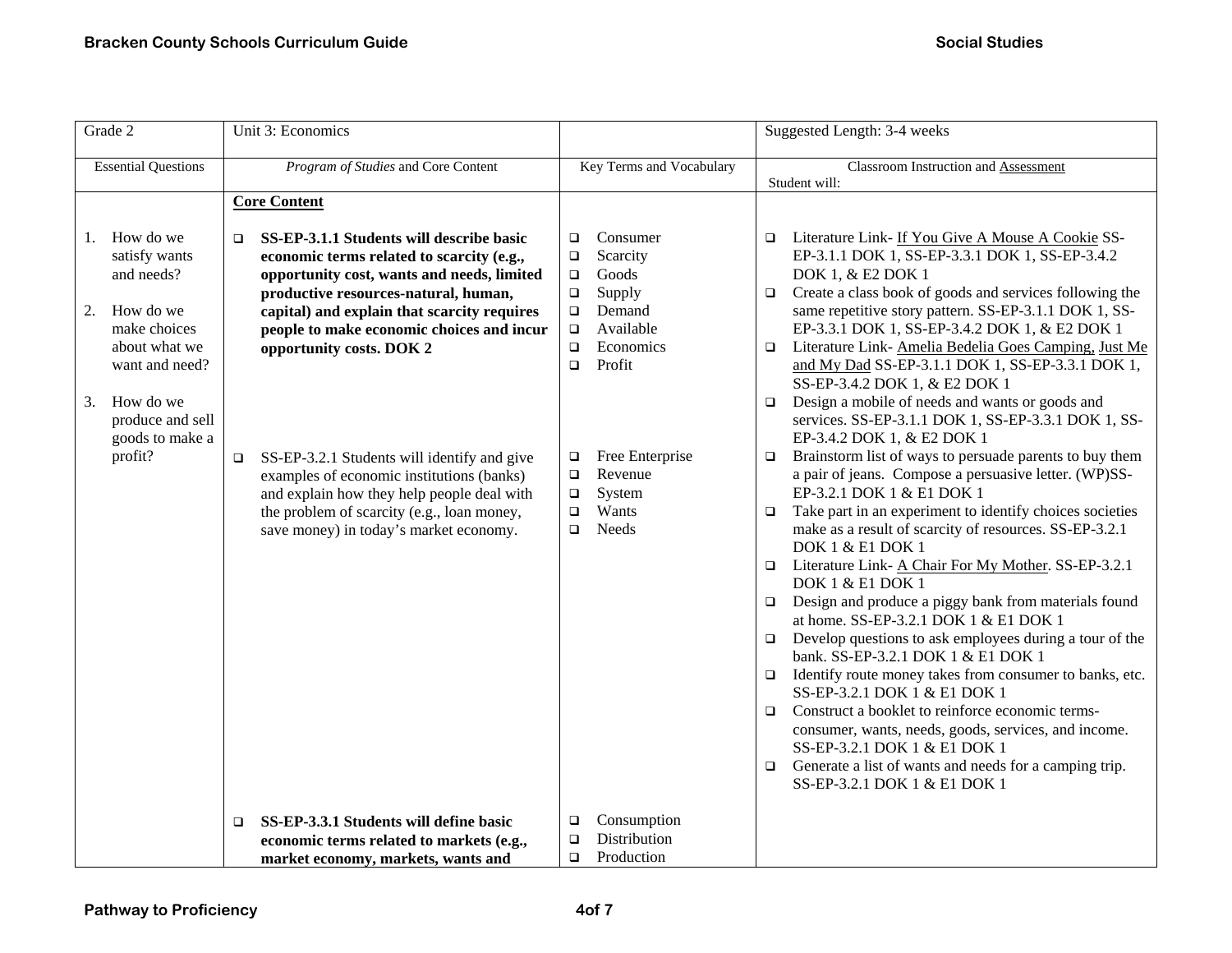| Grade 2                    | Unit 3: Economics                                                                                                                                                                                                                                                                                                                                                     |                          | Suggested Length: 3-4 weeks                                                                                                                                                                                                                                                                                                                                                                                                    |
|----------------------------|-----------------------------------------------------------------------------------------------------------------------------------------------------------------------------------------------------------------------------------------------------------------------------------------------------------------------------------------------------------------------|--------------------------|--------------------------------------------------------------------------------------------------------------------------------------------------------------------------------------------------------------------------------------------------------------------------------------------------------------------------------------------------------------------------------------------------------------------------------|
| <b>Essential Questions</b> | Program of Studies and Core Content                                                                                                                                                                                                                                                                                                                                   | Key Terms and Vocabulary | <b>Classroom Instruction and Assessment</b><br>Student will:                                                                                                                                                                                                                                                                                                                                                                   |
|                            | needs, goods and services, profit,<br>consumer, producer, supply and demand,<br>barter, money, trade, advertising). DOK 2                                                                                                                                                                                                                                             |                          |                                                                                                                                                                                                                                                                                                                                                                                                                                |
|                            | SS-EP-3.3.2 Students will explain different<br>$\Box$<br>ways that people acquire goods and services<br>(by trading/bartering goods and services for<br>other goods and services or by using money).                                                                                                                                                                  |                          | Assemble water cycle bracelets in an assembly line and<br>$\Box$                                                                                                                                                                                                                                                                                                                                                               |
|                            | SS-EP-3.4.1 Students will define basic<br>$\Box$<br>economic terms related to production,<br>distribution and consumption (e.g., goods<br>and services, wants and needs, supply and<br>demand, specialization, entrepreneur) and<br>describe various ways goods and services<br>are distributed (e.g., by price, first-come-<br>first-served, sharing equally). DOK 2 |                          | sell to other students for a profit. SS-EP-3.4.1 DOK 2 &<br>E4 DOK 1<br>Support the bracelet sale by making posters and<br>$\Box$<br>producing a commercial to show on closed circuit TV.<br>SS-EP-3.4.1 DOK 2 & E4 DOK 1<br>Literature Link- Follow the Money. SS-EP-3.4.1 DOK 2<br>$\Box$<br>& E4 DOK 1<br>Arrange labels on a map to demonstrate where certain<br>$\Box$<br>products are made. SS-EP-3.4.1 DOK 2 & E4 DOK 1 |
|                            | SS-EP-3.4.2 Students will describe how new<br>$\Box$<br>knowledge, technology/tools, and<br>specialization increases productivity in our<br>community, state, nation and world.                                                                                                                                                                                       |                          | Describe something they produce at home in a personal<br>$\Box$<br>narrative (WP). SS-EP-3.4.1 DOK 2 & E4 DOK 1                                                                                                                                                                                                                                                                                                                |
|                            | SS-EP-3.4.3 Students will define<br>$\Box$<br>interdependence and give examples of how<br>people in our communities, states, nation and<br>world depend on each other for goods and<br>services.                                                                                                                                                                      |                          |                                                                                                                                                                                                                                                                                                                                                                                                                                |
|                            | <b>Program of Studies</b>                                                                                                                                                                                                                                                                                                                                             |                          |                                                                                                                                                                                                                                                                                                                                                                                                                                |
|                            | El Recognize fundamental economic concepts<br>$\Box$<br>(e.g. wants and needs, making choices, money<br>as a means of exchange). DOK 1<br>$\Box$ E2 Recognize fundamental economic<br>concepts. DOK 1                                                                                                                                                                 |                          |                                                                                                                                                                                                                                                                                                                                                                                                                                |
|                            | E4 Understand that consumer wants influence<br>$\Box$<br>the production and consumption of goods and<br>services. DOK 1                                                                                                                                                                                                                                               |                          |                                                                                                                                                                                                                                                                                                                                                                                                                                |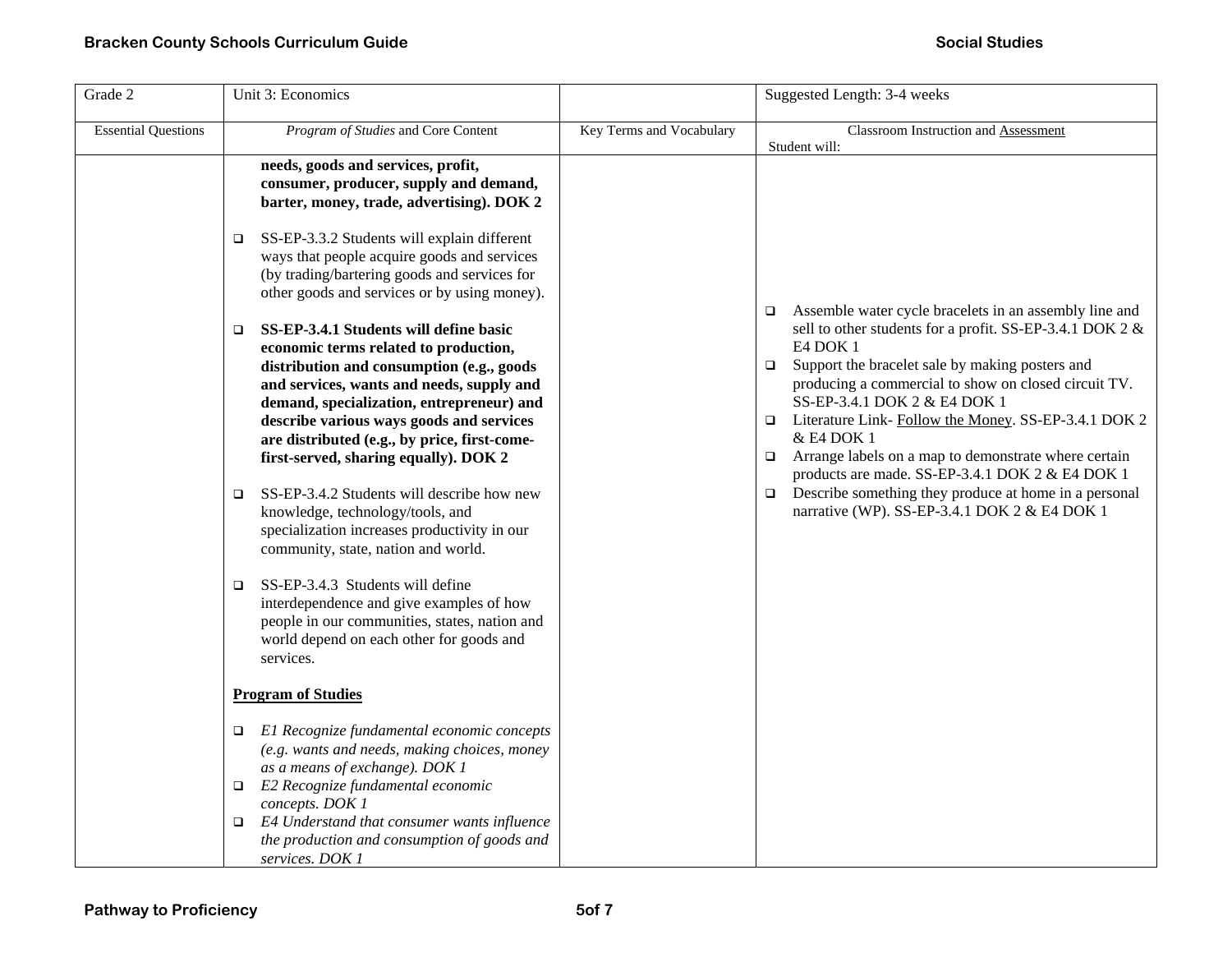| Grade 2                                                                                                                                                    | Unit 4: Geography                                                                                                                                                                                                                                                                                                                                                                                                                                                                                                                                                                                                                                                                                                                                                                                                                                                                                                                                                                                                                                                                                                                                                                                                      |                                                                                                                                                                                                                                                                                                                                                 | <b>Suggested Length: 4 Weeks</b>                                                                                                                                                                                                                                                                                                                                                                                                                                                                                                                                                                                                                                                                                                                                                                                                                                                                                                                                                                                                                                                                                                                                                                                                                                                                                                                                                                                                                                                                                                                                                                                                                                                                                                                                                                                                                                    |
|------------------------------------------------------------------------------------------------------------------------------------------------------------|------------------------------------------------------------------------------------------------------------------------------------------------------------------------------------------------------------------------------------------------------------------------------------------------------------------------------------------------------------------------------------------------------------------------------------------------------------------------------------------------------------------------------------------------------------------------------------------------------------------------------------------------------------------------------------------------------------------------------------------------------------------------------------------------------------------------------------------------------------------------------------------------------------------------------------------------------------------------------------------------------------------------------------------------------------------------------------------------------------------------------------------------------------------------------------------------------------------------|-------------------------------------------------------------------------------------------------------------------------------------------------------------------------------------------------------------------------------------------------------------------------------------------------------------------------------------------------|---------------------------------------------------------------------------------------------------------------------------------------------------------------------------------------------------------------------------------------------------------------------------------------------------------------------------------------------------------------------------------------------------------------------------------------------------------------------------------------------------------------------------------------------------------------------------------------------------------------------------------------------------------------------------------------------------------------------------------------------------------------------------------------------------------------------------------------------------------------------------------------------------------------------------------------------------------------------------------------------------------------------------------------------------------------------------------------------------------------------------------------------------------------------------------------------------------------------------------------------------------------------------------------------------------------------------------------------------------------------------------------------------------------------------------------------------------------------------------------------------------------------------------------------------------------------------------------------------------------------------------------------------------------------------------------------------------------------------------------------------------------------------------------------------------------------------------------------------------------------|
| <b>Essential Questions</b>                                                                                                                                 | Program of Studies and Core Content                                                                                                                                                                                                                                                                                                                                                                                                                                                                                                                                                                                                                                                                                                                                                                                                                                                                                                                                                                                                                                                                                                                                                                                    | Key Terms and Vocabulary                                                                                                                                                                                                                                                                                                                        | Classroom Instruction and Assessment<br>Student will:                                                                                                                                                                                                                                                                                                                                                                                                                                                                                                                                                                                                                                                                                                                                                                                                                                                                                                                                                                                                                                                                                                                                                                                                                                                                                                                                                                                                                                                                                                                                                                                                                                                                                                                                                                                                               |
|                                                                                                                                                            | <b>Core Content</b>                                                                                                                                                                                                                                                                                                                                                                                                                                                                                                                                                                                                                                                                                                                                                                                                                                                                                                                                                                                                                                                                                                                                                                                                    |                                                                                                                                                                                                                                                                                                                                                 |                                                                                                                                                                                                                                                                                                                                                                                                                                                                                                                                                                                                                                                                                                                                                                                                                                                                                                                                                                                                                                                                                                                                                                                                                                                                                                                                                                                                                                                                                                                                                                                                                                                                                                                                                                                                                                                                     |
| 1. Why do we<br>need<br>maps?<br>How do we use<br>2.<br>maps?<br>What are<br>3.<br>landforms?<br>4. How do we<br>adapt to or<br>change our<br>environment? | SS-EP-4.1.1 Students will use geographic<br>□<br>tools (e.g., maps, globes, mental maps, charts,<br>graphs) to locate and describe familiar places<br>at home, school and the community.<br>SS-EP-4.1.2 Students will use geographic<br>□<br>tools to identify major landforms (e.g.,<br>continents, mountain ranges), bodies of water<br>(e.g., oceans, major rivers) and natural<br>resources on Earth's surface and use relative<br>location.<br>SS-EP-4.1.3 Students will describe how<br>□<br>different factors (e.g. rivers, mountains)<br>influence where human activities are located<br>in the community.<br>SS-EP-4.2.1 Students will describe places on<br>□<br>Earth's surface by their physical<br>characteristics (e.g., climate, landforms,<br>bodies of water).<br>SS-EP-4.3.1 Students will describe patterns of<br>$\Box$<br>human settlement in places and regions on the<br>Earth's surface.<br>SS-EP-4.3.2 Students will describe how<br>$\Box$<br>technology helps us move, settle and interact<br>in the modern world.<br>SS-EP-4.4.1 Students will describe ways<br>$\Box$<br>people adapt to/modify the physical<br>environment to meet their basic needs<br>(food, shelter, clothing). DOK 1 | Political maps<br>$\Box$<br>Physical maps<br>$\Box$<br>Fertile<br>$\Box$<br>$\Box$<br>Geography<br>Latitude<br>$\Box$<br>Longitude<br>$\Box$<br>Relative location<br>$\Box$<br>Thematic maps<br>$\Box$<br>Absolute location<br>$\Box$<br>Physical characteristics<br>$\Box$<br>Population<br>$\Box$<br>Adapt<br>$\Box$<br>Perspective<br>$\Box$ | Construct a map of the classroom. Compose questions<br>$\Box$<br>about their map and have another classmate utilize the<br>map to answer the questions.<br>Arrange cardinal directions on grid paper to create a<br>$\Box$<br>mystery design<br>Design individual directions for another student to<br>$\Box$<br>follow to create a mystery design<br>Construct individual maps to show routes from the<br>$\Box$<br>school to their house displaying important landmarks<br>Literature Link: As the Crow Flies<br>$\Box$<br>Examine a map showing latitude and longitude, in<br>$\Box$<br>cooperative groups find a specific spot on the map and<br>create a drawing of the location in a particular season<br>Use nonstandard forms of measurement to show<br>$\Box$<br>relationships between actual distance and scale distance<br>and convert the nonstandard to scale distance<br>Identify landforms on a large map of the United States<br>$\Box$<br>Create a landform map displaying at least 3 different<br>$\Box$<br>landforms including a map key<br>Organize landforms with label, picture, and definition<br>$\Box$<br>into Marzano note-taking form<br>Compare a fiction and nonfiction story about floods<br>$\Box$<br>using a Venn diagram<br>Work in cooperative groups to complete a section of a<br>$\Box$<br>comparison chart. As a whole group, put all of the<br>information together to compare U.S., Canada, and<br>Nepal. Summarize results in 2 or 3 sentences.<br>Literature Link: House on Maple Street & The Little<br>$\Box$<br>House<br>Create a timeline of the little house from the story by<br>$\Box$<br>illustrating the house at different periods of time. Work<br>in cooperative groups.<br>Design a brochure that recommends and attempts to<br>$\Box$<br>influence the consumer to select a particular vacation<br>spot. WP |